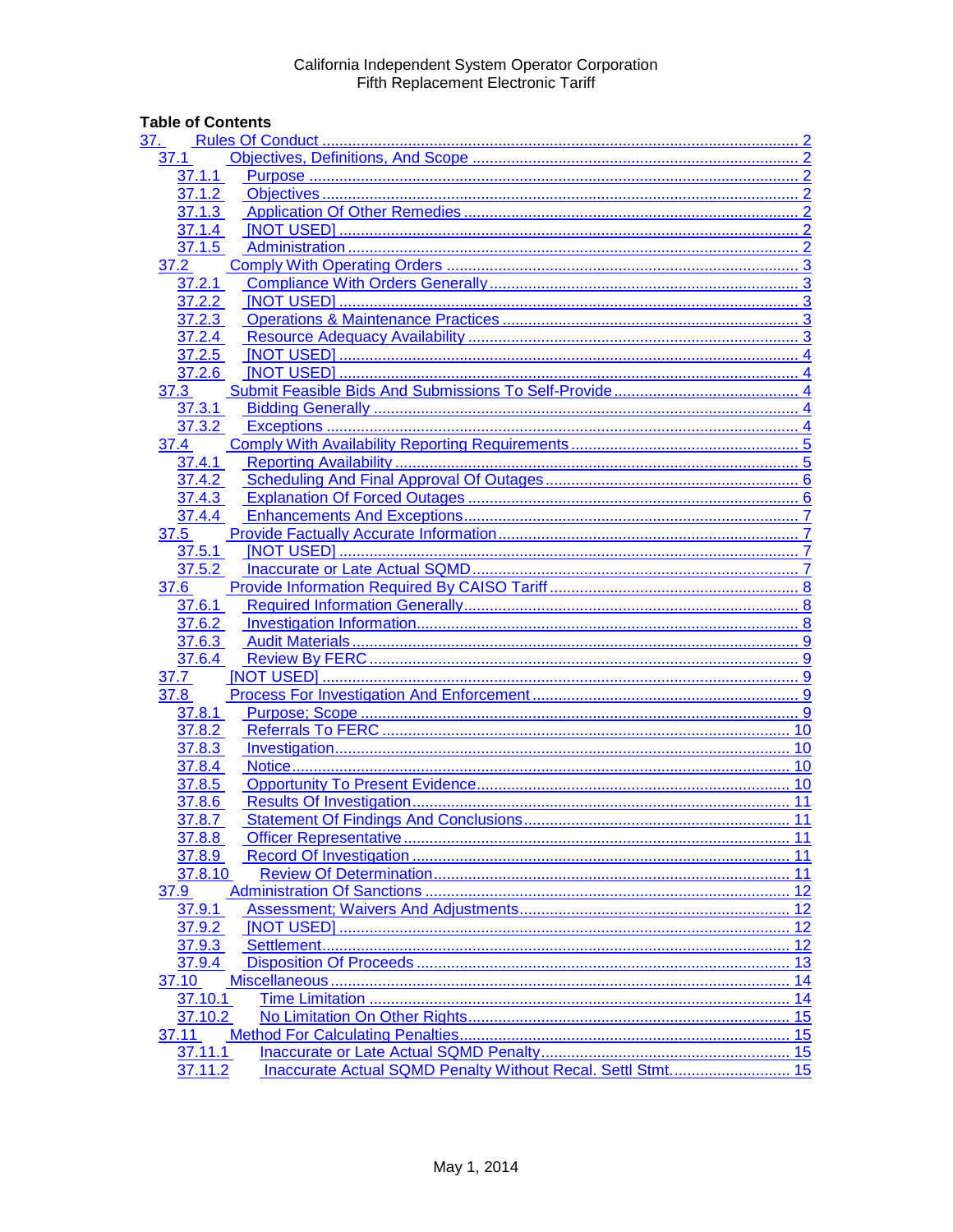## <span id="page-1-0"></span>**37. Rules Of Conduct**

## <span id="page-1-1"></span>**37.1 Objectives, Definitions, And Scope**

#### <span id="page-1-2"></span>**37.1.1 Purpose**

Section 37 sets forth the guiding principles for participation in the markets administered by the CAISO. The specified Rules of Conduct are intended to provide fair notice to Market Participants of the conduct expected of them, to provide an environment in which all parties may participate on a fair and equal basis, to redress instances of gaming and other instances of anticompetitive behavior, and thereby to foster confidence of Market Participants, ratepayers and the general public in the proper functioning of the CAISO markets.

#### <span id="page-1-3"></span>**37.1.2 Objectives**

The objectives of this CAISO Tariff are to:

- (a) Provide clear Rules of Conduct specifying the behavior expected of Market Participants; and
- (b) For those Rules of Conduct involving objectively identifiable behavior, establish in advance the Sanctions for violation of the specified Rules of Conduct.

# <span id="page-1-4"></span>**37.1.3 Application Of Other Remedies**

The activities and remedies authorized under this Section 37 are in addition to any other actions or relief that may be available to the CAISO elsewhere in the CAISO Tariff or under law, regulation or order. Nothing in this Section 37 limits or should be construed to limit the right of the CAISO to take action or seek relief otherwise available to it, and such action or relief may be pursued in addition to the action or relief specified in this Section 37.

#### <span id="page-1-5"></span>**37.1.4 [NOT USED]**

#### <span id="page-1-6"></span>**37.1.5 Administration**

The CAISO shall administer the following Rules of Conduct specified herein: Section 37.4.1, Section 37.4.2, Section 37.4.3, Section 37.5.2, Section 37.6.1, Section 37.6.2, and Section 37.6.3. FERC shall administer the following Rules of Conduct specified herein: Section 37.2.1, Section 37.2.3, Section 37.2.4, and Section 37.3.1.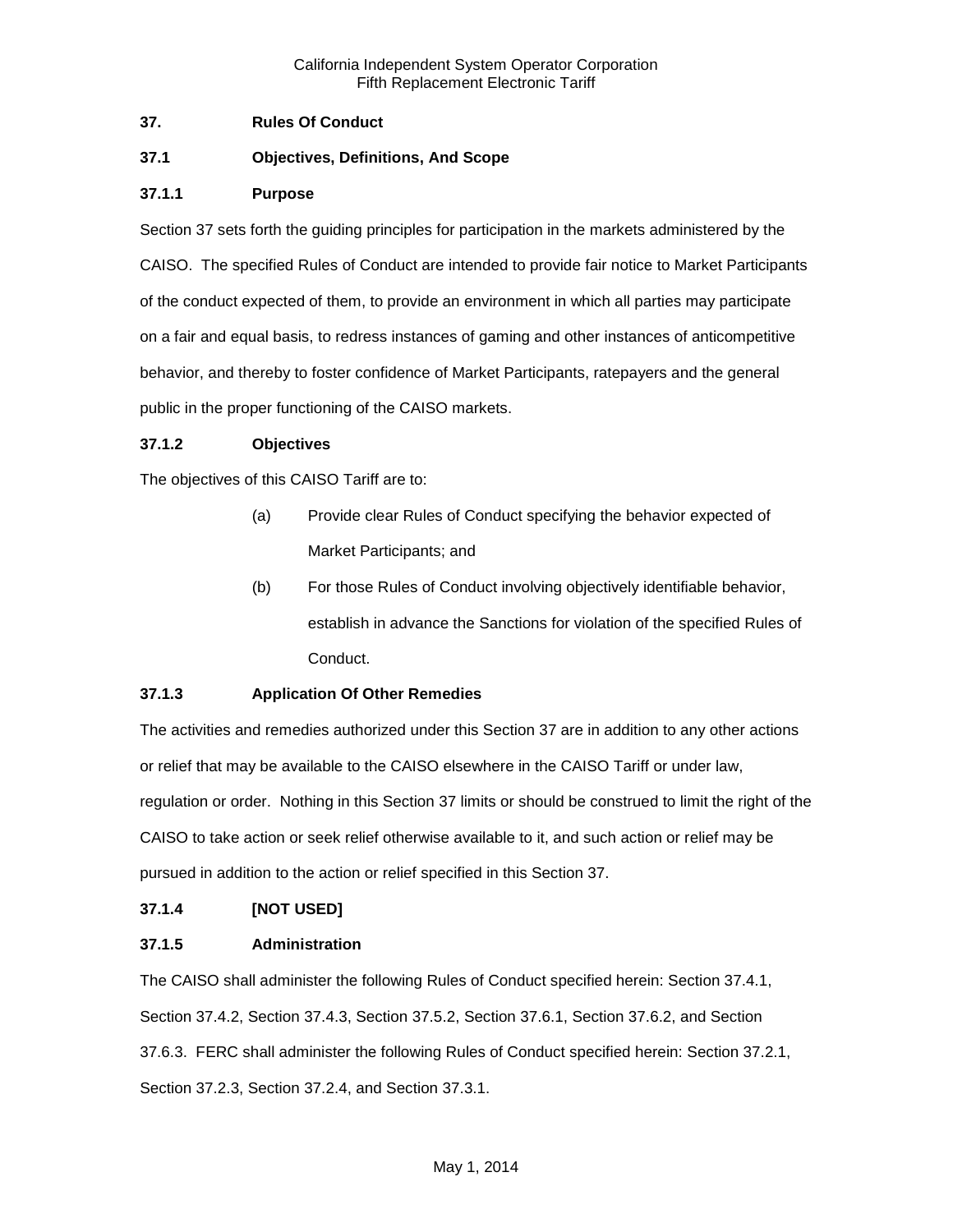## <span id="page-2-0"></span>**37.2 Comply With Operating Orders**

## <span id="page-2-1"></span>**37.2.1 Compliance With Orders Generally**

#### **37.2.1.1 Expected Conduct**

Market Participants must comply with operating orders issued by the CAISO as authorized under the CAISO Tariff. For purposes of enforcement under this Section 37.2, an operating order shall be an order(s) from the CAISO directing a Market Participant to undertake, a single, clearly specified action (e.g., the operation of a specific device, or change in status of a particular Generating Unit) that is intended by the ISO to resolve a specific operating condition. Deviation from an ADS Dispatch Instruction shall not constitute a violation of this Section 37.2.1.1. A Market Participant's failure to obey an operating order containing multiple instructions to address a specific operating condition will result in a single violation of Section 37.2. If some limitation prevents the Market Participant from fulfilling the action requested by the CAISO then the Market Participant must promptly and directly communicate the nature of any such limitation to the

CAISO.

- <span id="page-2-2"></span>**37.2.2 [NOT USED]**
- **37.2.2.1 [NOT USED]**
- **37.2.2.2 [NOT USED]**
- <span id="page-2-3"></span>**37.2.3 Operations & Maintenance Practices**

#### **37.2.3.1 Expected Conduct**

Market Participants shall undertake such operating and maintenance practices as necessary to avoid contributing to a major Outage or prolonging response time to a major Outage. For the purposes of this Section 37.2.3.1, a major Outage is an Outage that affects at least ten (10) percent of the Load served by the Distribution System of a UDC or any Outage that results in major damage to the CAISO Controlled Grid or to the health and safety of personnel.

- **37.2.3.2 [NOT USED]**
- <span id="page-2-4"></span>**37.2.4 Resource Adequacy Availability**
- **37.2.4.1 Expected Conduct**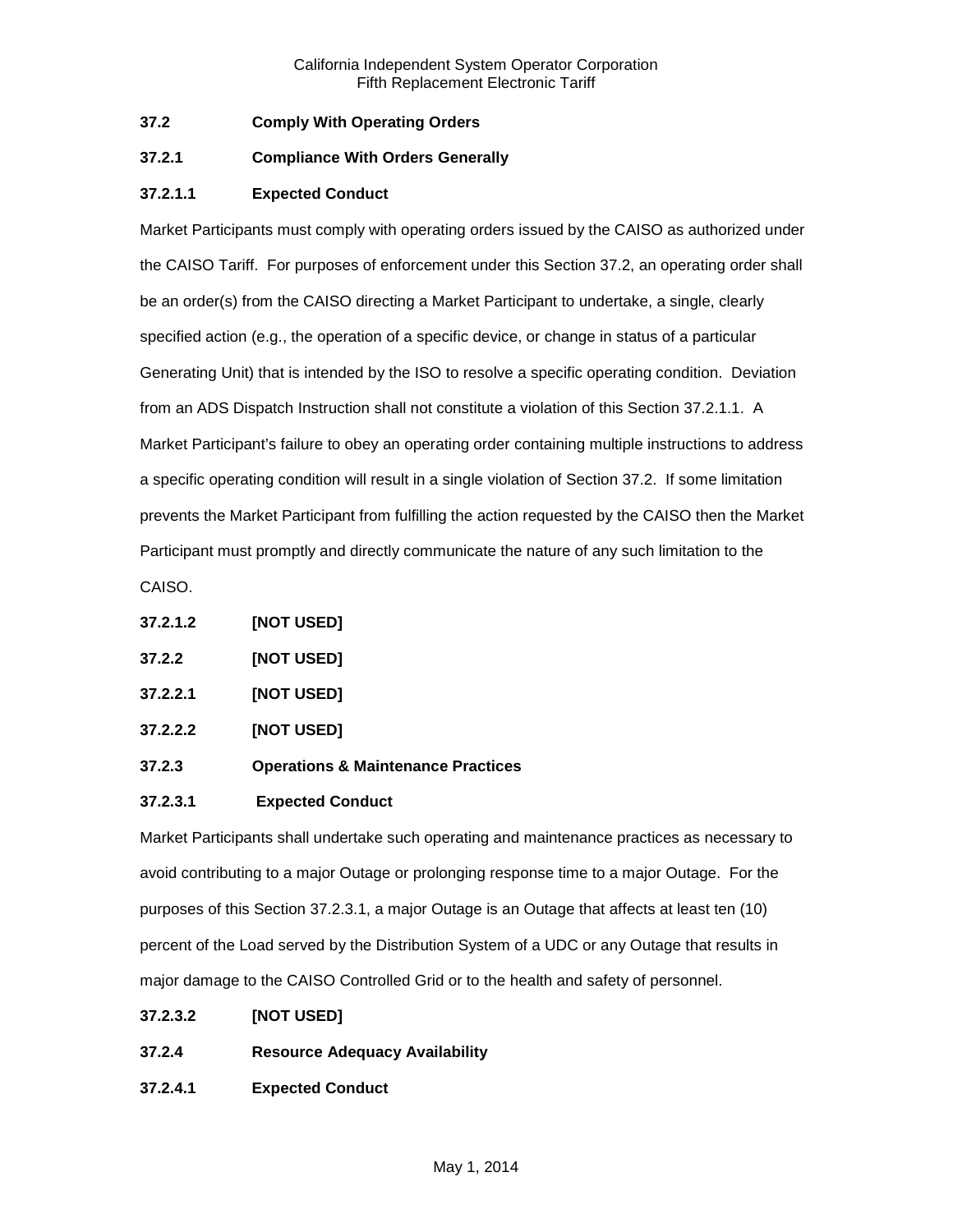Subject to Section 40, a Market Participant shall start a Generating Unit listed as a Resource Adequacy Resource and bring it on-line and/or available consistent with a DAM or RUC commitment or Real-Time Dispatch Instructions and once started up, shall not shut down a Generating Unit listed as a Resource Adequacy Resource in a manner that is inconsistent with a DAM or RUC commitment or Real-Time Dispatch Instructions, unless the CAISO releases the Generating Unit after the RUC process is completed, or a derate or Outage prevents the Generating Unit from being on-line and available.

**37.2.4.2 [NOT USED]**

<span id="page-3-0"></span>

| 37.2.5 | [NOT USED] |
|--------|------------|
|--------|------------|

<span id="page-3-1"></span>**37.2.6 [NOT USED]**

<span id="page-3-2"></span>**37.3 Submit Feasible Bids And Submissions To Self-Provide**

<span id="page-3-3"></span>**37.3.1 Bidding Generally**

# **37.3.1.1 Expected Conduct**

Market Participants must submit Bids for Energy, RUC Capacity and Ancillary Services and Submissions to Self-Provide an Ancillary Service from resources that are reasonably expected to be available and capable of performing at the levels specified in the Bid, and to remain available and capable of so performing based on all information that is known to the Market Participant or should have been known to the Market Participant at the time of submission. Intertie Schedules in the RTM for import or export Energy are not subject to the foregoing requirement, but failure to deliver on such Intertie Schedules in the RTM can be subject to referral by DMM under Section 11.1, Appendix P.

#### **37.3.1.2 [NOT USED]**

# <span id="page-3-4"></span>**37.3.2 Exceptions**

The submission of a Bid or of a Submission to Self-Provide Ancillary Services that causes, or that the CAISO expects to cause Congestion shall not, by itself, constitute a violation of Section 37.3.1.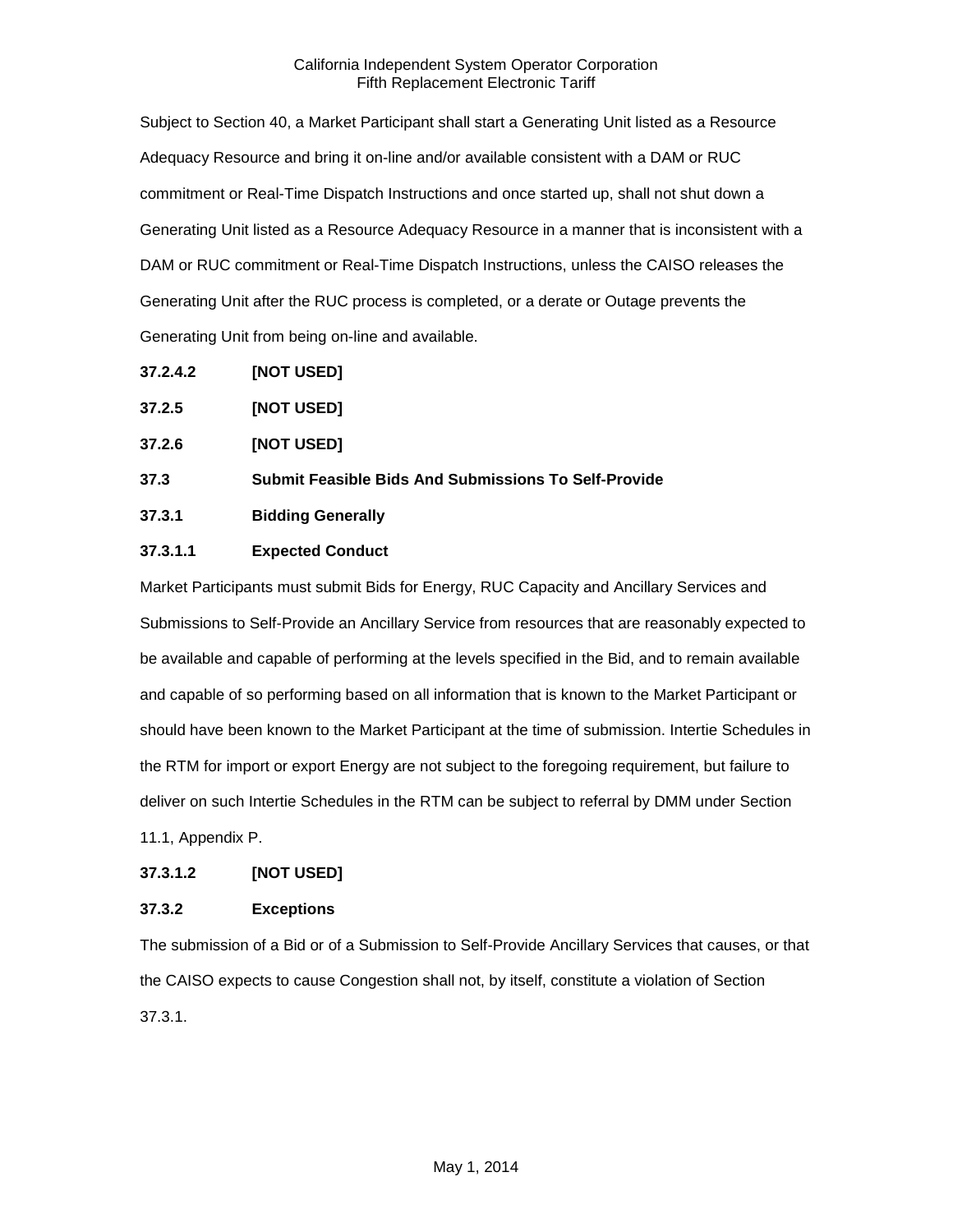## <span id="page-4-0"></span>**37.4 Comply With Availability Reporting Requirements**

#### <span id="page-4-1"></span>**37.4.1 Reporting Availability**

## **37.4.1.1 Expected Conduct**

A Market Participant shall notify the CAISO Control Center of any Outage reportable pursuant to Section 9.3.10.3.1 of a Generating Unit subject to Section 4.6 within sixty (60) minutes after the Outage is discovered.

#### **37.4.1.2 Sanctions**

A "violation" for purposes of this Section shall mean each failure to notify the CAISO Control Center about an Outage of a Generating Unit within sixty (60) minutes after the Outage is discovered, as required by Section 37.4.1, except that (a) for each Generating Unit, the first such failure in a calendar month shall not constitute a violation, and (b) for each Generating Unit, multiple failures in the same calendar day shall constitute a single violation. The Sanctions for a violation of Section 37.4.1 shall be as follows:

- (a) for each Generating Unit that is the subject of a violation, the Sanction for the first violation in a calendar month shall be a warning letter;
- (b) for each Generating Unit that is the subject of a violation, the Sanction for the second and subsequent violations in a calendar month will be a financial penalty, as follows:
	- (i) if the Generating Unit has not been the subject of a financial penalty for a previous violation within twelve (12) months of the instant violation, the Sanction will be \$1,000;
	- (ii) if the Generating Unit has been the subject of one financial penalty for a previous violation within twelve (12) months of the instant violation, the Sanction will be \$2,000;
	- (iii) if the Generating Unit has been the subject of two or more financial penalties for previous violations within twelve (12) months of the instant violation, the Sanction will be \$5,000.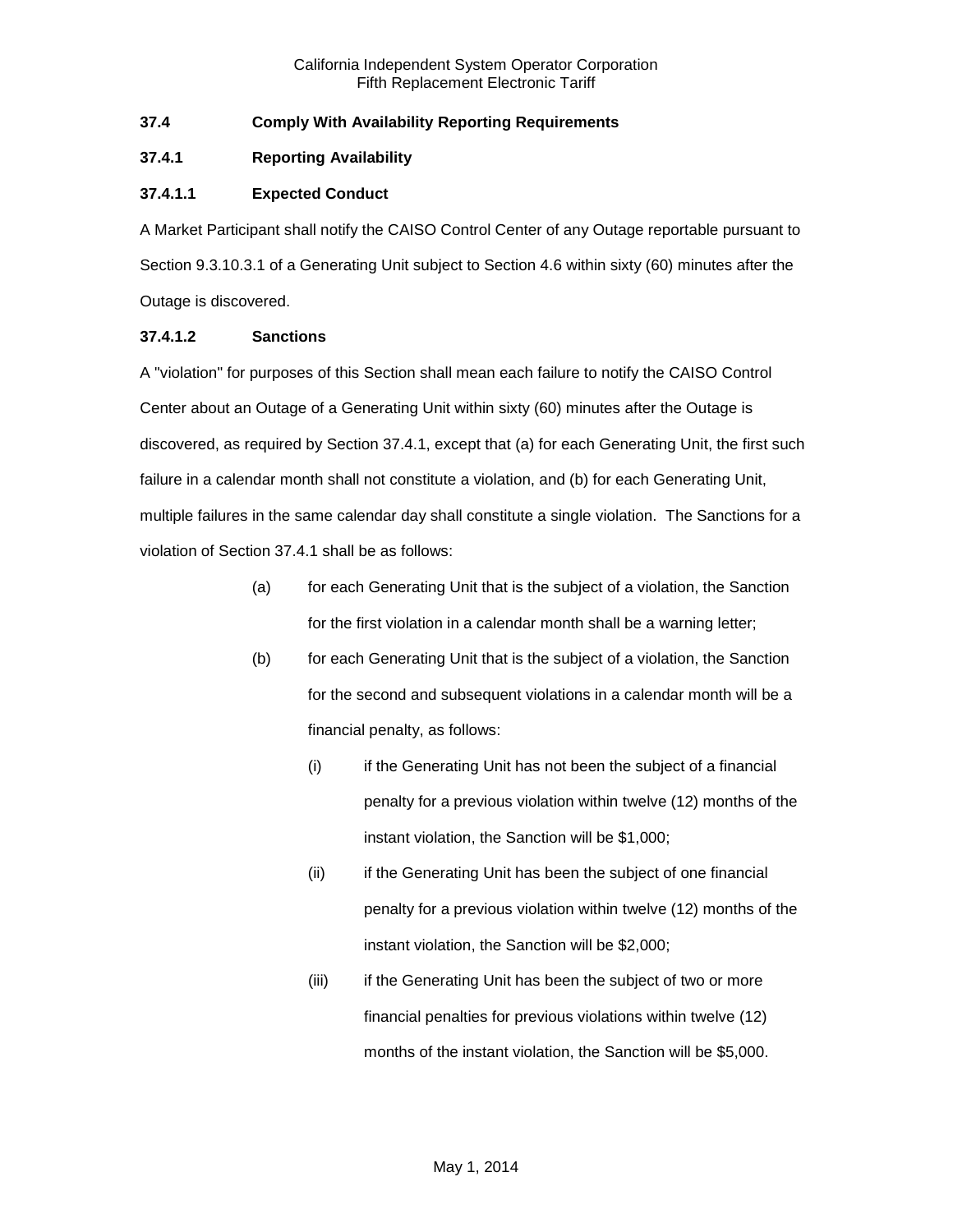# <span id="page-5-0"></span>**37.4.2 Scheduling And Final Approval Of Outages**

# **37.4.2.1 Expected Conduct**

A Market Participant shall not undertake an Outage except as approved by the CAISO Outage Coordination Office in accordance with Section 9.3.2, Section 9.3.9, and Section 9.3.6.6. A Market Participant shall not commence any Outage without obtaining final approval from the CAISO Control Center in accordance with Sections 9.3.9 and 9.3.10.

## **37.4.2.2 Sanctions**

The Sanctions for a violation of Section 37.4.2 shall be as follows: for the first violation within a rolling twelve (12) month period, \$5,000; for subsequent violations within a rolling twelve (12) month period, \$10,000. A "violation" shall mean each Outage undertaken for which all required approvals were not obtained.

# <span id="page-5-1"></span>**37.4.3 Explanation Of Forced Outages**

# **37.4.3.1 Expected Conduct**

As required by Section 9.3.10.6, a Market Participant must provide a detailed explanation of a Forced Outage within two (2) Business Days after the Operator initially notifies the CAISO pursuant to Section 9.3.10.3.1 of the change in maximum output capability. To enable the CAISO to review the explanation submitted by the Operator and to prepare a report on the Forced Outage, the CAISO may request that the Market Participant submit additional information regarding the Forced Outage. An Operator must provide information requested by the CAISO within four (4) Business Days of the CAISO's request for the submission of additional information regarding the Forced Outage.

#### **37.4.3.2 Sanctions**

The Sanction for failing to provide an explanation of Forced Outage within the deadline established in Section 37.4.3.1 and Section 9.3.10.6 shall be \$500 per day for each day the explanation is late. The Sanction for failing to provide a response to a request for additional information regarding the Forced Outage within the deadline established in the request for additional information shall be as specified in Section 37.6.1.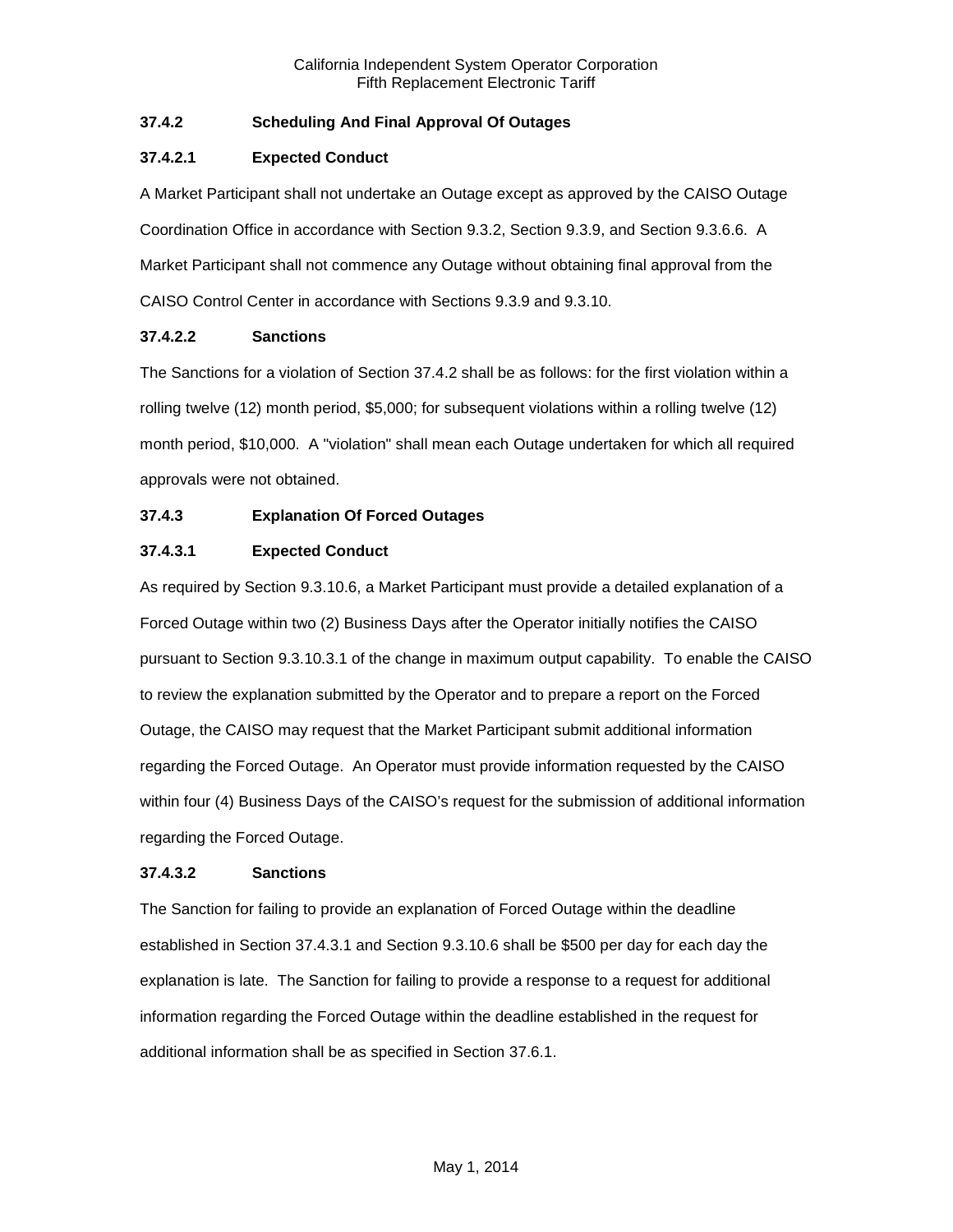## <span id="page-6-0"></span>**37.4.4 Enhancements And Exceptions**

Except as otherwise specifically provided, penalty amounts shall be tripled for any violation of Section 37.4.1 through Section 37.4.3 that occurs during a CAISO System Emergency. Violations of the above rules that result in circumstances in which an Uninstructed Deviation Penalty under Section 11.23 is assessed shall not be subject to Sanction under this Section.

37.4.

<span id="page-6-1"></span>

| 37.5 | <b>Provide Factually Accurate Information</b> |  |
|------|-----------------------------------------------|--|
|      |                                               |  |

- <span id="page-6-2"></span>**37.5.1 [NOT USED]**
- **37.5.1.2 [NOT USED]**
- <span id="page-6-3"></span>**37.5.2 Inaccurate or Late Actual SQMD**

## **37.5.2.1 Expected Conduct**

Scheduling Coordinators representing Scheduling Coordinator Metered Entities shall provide complete and accurate Settlement Quality Meter Data for each Trading Hour and shall correct any errors in such data no later than forty-eight (48) Business Days after the Trading Day (T+48B). Failure either to submit complete and accurate Actual Settlement Quality Meter Data or to replace Estimated Settlement Quality Meter Data with complete and accurate Actual Settlement Quality Meter Data by T+48B is late Actual Settlement Quality Meter Data and shall be a violation of this rule. The failure to provide complete and accurate Actual Settlement Quality Meter Data, as required by Section 10.3.6 that causes an error to exist in such Settlement Quality Meter Data after forty-eight (48) Business Days after the Trading Day (T+48B) shall be a violation of this rule. Scheduling Coordinators that fail to submit Scheduling Coordinator Estimated Settlement Quality Meter Data that is complete and based on a good faith estimate that reasonably represents Demand and/or Generation quantities for each Settlement Period as required by Section 10 shall be a violation of this rule and may be referred to DMM for investigation.

#### **37.5.2.2 Sanctions**

Violations under this Section 37.5.2 shall be subject to Sanction described in Section 37.11.

# **37.5.2.3 Disposition of Sanction Proceeds**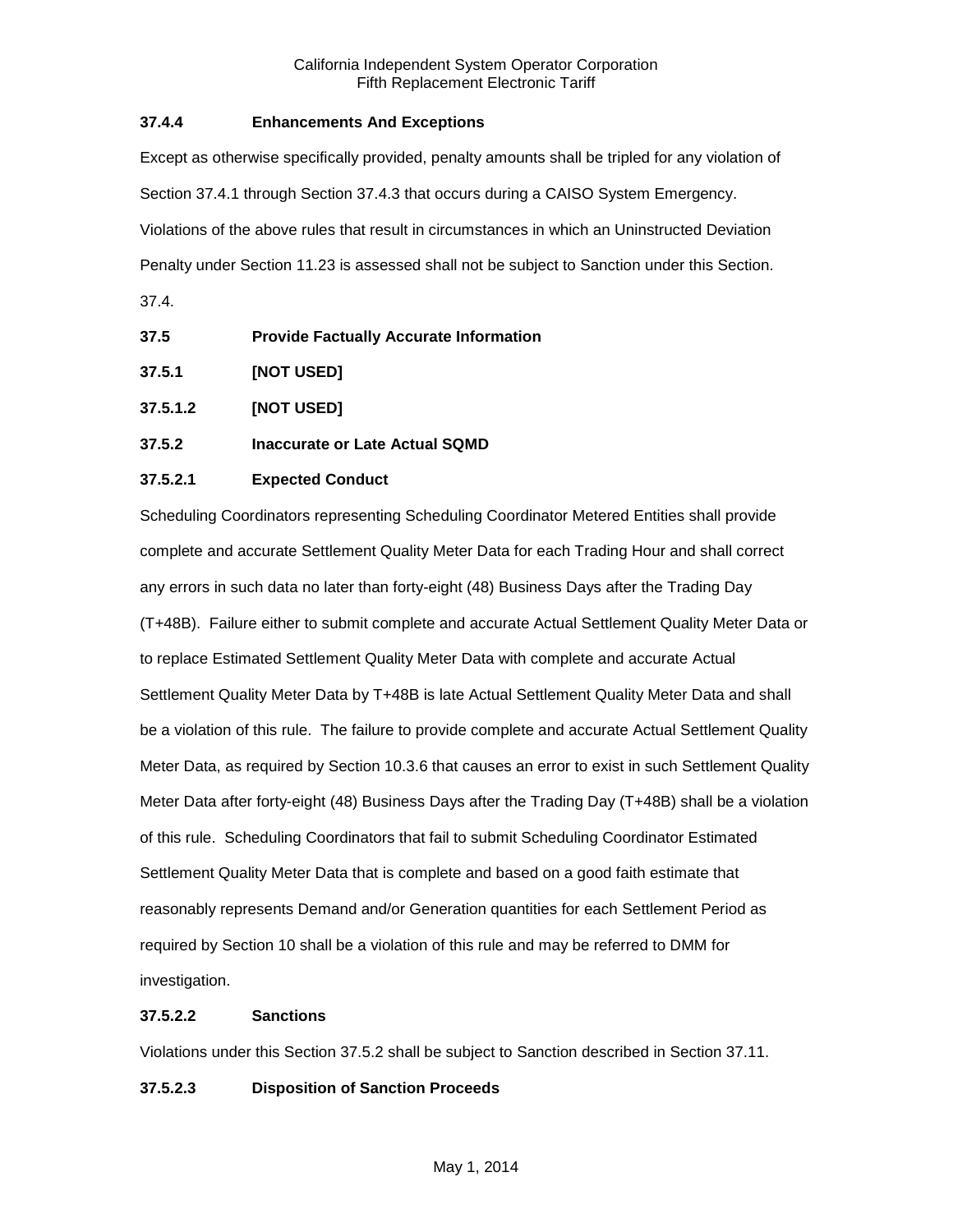For purposes of redistributing collected market adjustments, any amounts collected under this provision shall be applied first to those parties affected by the conduct. Any excess amounts shall be disposed of as set forth in Section 37.9.4.

# <span id="page-7-0"></span>**37.6 Provide Information Required By CAISO Tariff**

# <span id="page-7-1"></span>**37.6.1 Required Information Generally**

# **37.6.1.1 Expected Conduct**

Except as provided below in Section 37.6.4 (Review by FERC), all information that is required to be submitted to the CAISO under the CAISO Tariff must be submitted by the specified deadline. For the purposes of this Section 37.6.1.1, the specified deadline is either the deadline established directly in the CAISO Tariff or, where the CAISO Tariff does not establish a specific deadline, by the deadline that the CAISO has authority to establish under the CAISO Tariff.

# **37.6.1.2 Sanctions**

Except as otherwise provided below, in Section 37.6.2 and Section 37.6.3, the Sanction for a violation of Section 37.6.1.1 shall be \$500 for each day that the required information is late.

# <span id="page-7-2"></span>**37.6.2 Investigation Information**

# **37.6.2.1 Expected Conduct**

Except as provided below in Section 37.6.4 (Review by FERC), Market Participants must submit information in response to a written request by the CAISO for information requested in the course of an investigation authorized by the CAISO by the deadline established in the request by the CAISO.

# **37.6.2.2 Sanctions**

The Sanction for a violation of Section 37.6.2 shall be as follows: for the first violation in a rolling twelve (12) month period, \$1000/day; for the second violation in a rolling twelve (12) month period, \$2000/day; for the third and subsequent violations in a rolling twelve (12) month period, \$5000/day. For purposes of this subsection, a violation shall be each failure to provide a full response to a written request and the Sanction shall be determined from the date that the response was due until a full response to the request is received.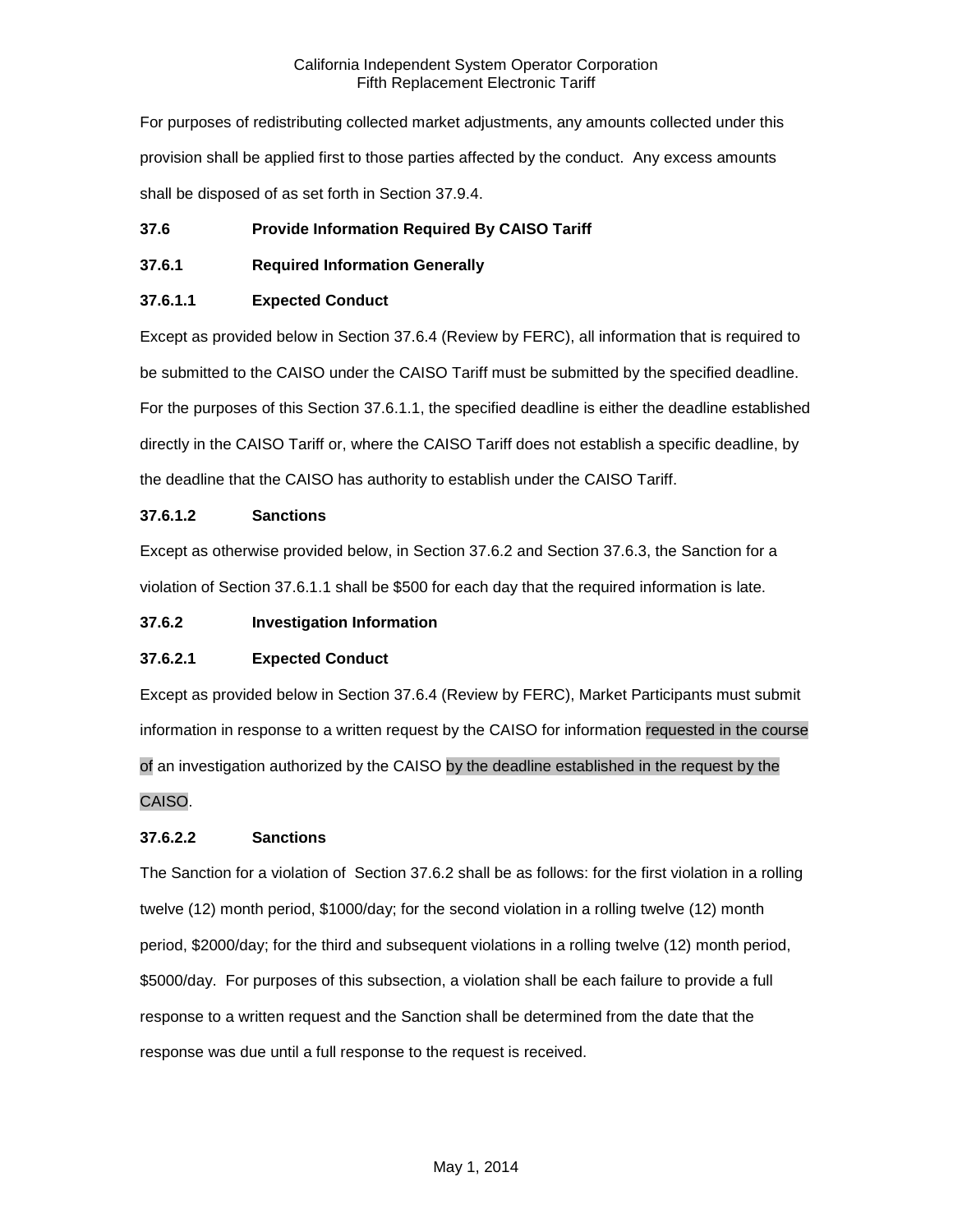## <span id="page-8-0"></span>**37.6.3 Audit Materials**

## **37.6.3.1 Expected Conduct**

Except as provided below in Section 37.6.4 (Review by FERC), Market Participants shall comply with the CAISO's audit and/or test procedures authorized pursuant to Section 10.3.10, and further shall perform and submit an annual self-audit as required by the procedures the ISO establishes pursuant to Section 10.3.10, including procedures established relating to the deadline for submitting the required audit.

## **37.6.3.2 Sanctions**

For failure to submit an audit report as required by Section 10.3.10.1, the Sanction shall be \$1000/day until such report is received by the CAISO. For all other violations of this rule the Sanctions shall be as follows: for the first violation in a rolling twelve (12) month period, \$1000/day; for the second violation in a rolling twelve (12) month period, \$2000/day; for the third and subsequent violations in a rolling twelve (12) month period, \$5000/day. For purposes of this subsection, a "violation" shall be each failure to provide all information required under the audit or test, from the date that the information was due until all required information is received by the CAISO.

#### <span id="page-8-1"></span>**37.6.4 Review By FERC**

A Market Participant who objects to an information, audit or test obligation that is enforceable under Section 37.6.1, Section 37.6.2 or Section 37.6.3 above shall have the right immediately (and in all events, no later than the due date for the information) to seek review of the obligation with FERC. In the event that such review is sought, the time for submitting the response or other information to the CAISO shall be tolled until FERC resolves the issue.

# <span id="page-8-2"></span>**37.7 [NOT USED]**

# <span id="page-8-3"></span>**37.8 Process For Investigation And Enforcement**

#### <span id="page-8-4"></span>**37.8.1 Purpose; Scope**

The provisions of this Section 37.8 set forth the procedures by which the CAISO will independently investigate potential violations of the Rules of Conduct and administer enforcement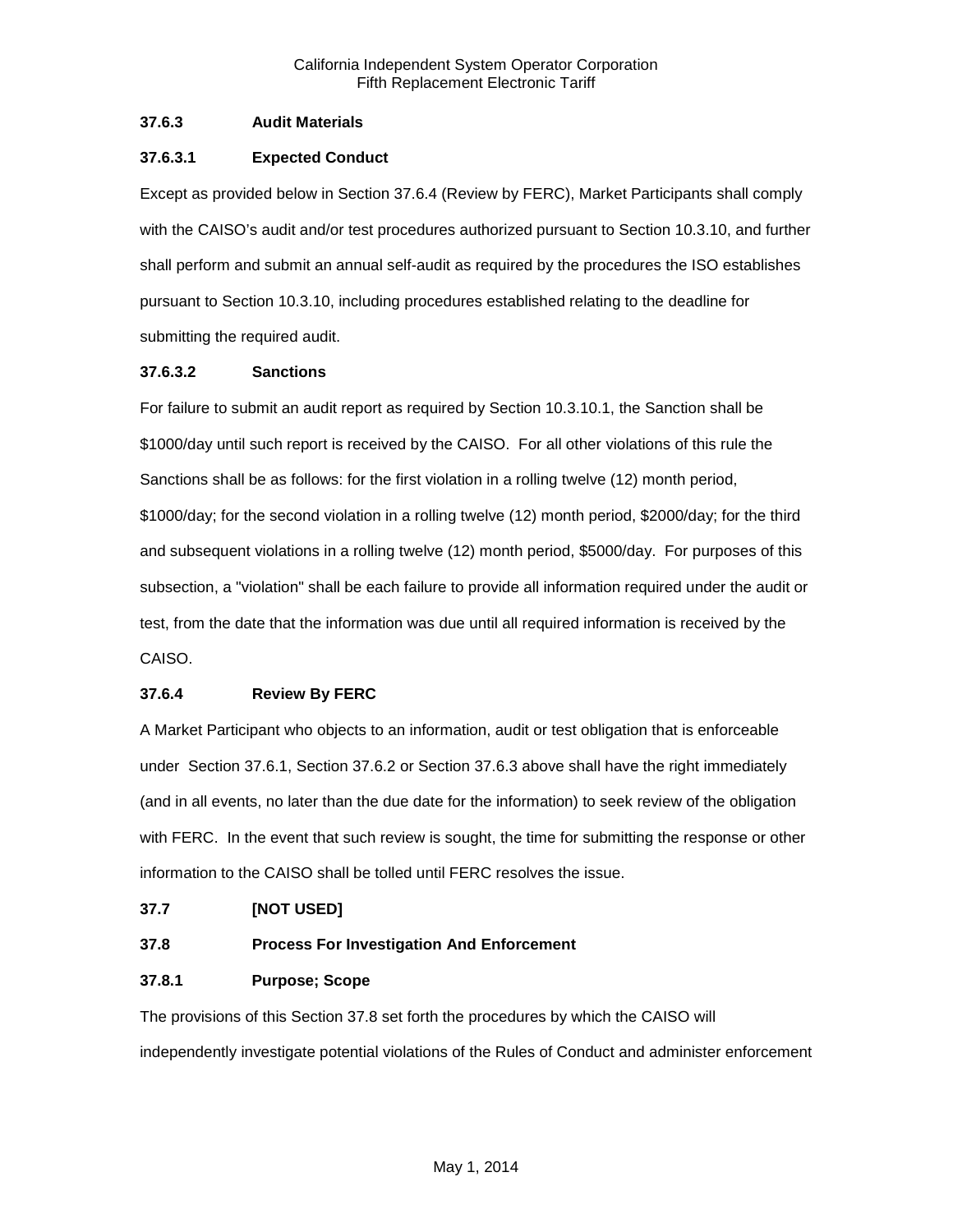activities. Except as hereinafter provided the provisions of this section apply to the Rules of Conduct set forth in Sections 37.2 through 37.6.

#### <span id="page-9-0"></span>**37.8.2 Referrals To FERC**

Section 37.2.1, Section 37.2.3, Section 37.2.4, and Section 37.3.1 shall be enforced by FERC, in accordance with FERC's rules and procedures. Pursuant to Section 11 of Appendix P, DMM shall refer suspected violations of Section 37.2.1, Section 37.2.3, Section 37.2.4, and Section 37.3.1 to FERC. For violations of this Section 37 that are enforced by FERC, Section 37.8.3, Section 37.8.4, Section 37.8.5, Section 37.8.6, Section 37.8.7, Section 37.8.8, Section 37.8.9, and Section 37.8.10 shall not apply to any investigation DMM may conduct of a suspected Market Violation to FERC.

## <span id="page-9-1"></span>**37.8.3 Investigation**

The CAISO shall conduct a reasonable investigation seeking available facts, data, and other information relevant to the potential Rules of Conduct violation.

#### <span id="page-9-2"></span>**37.8.4 Notice**

The CAISO shall provide notice of the investigation in sufficient detail to allow for a meaningful response to the Scheduling Coordinator and, as limited below, to all Market Participants the Scheduling Coordinator represents that are the subject(s) of the investigation. The CAISO shall contact the Market Participant(s) that may be involved, so long as the CAISO has sufficient objective information to identify and verify the role of the Market Participant(s) in the potential Rules of Conduct violation. Such Market Participant(s) will likely have an existing contractual relationship with the CAISO (e.g., UDC, MSS, CAISO Metered Entity, Participating Transmission Owner, Participating Generator, Participating Load, or Demand Response Provider).

#### <span id="page-9-3"></span>**37.8.5 Opportunity To Present Evidence**

The CAISO shall provide an opportunity to the Market Participant(s) that are the subject(s) of the investigation to present any issues of fact or other information relevant to the potential Rules of Conduct violation being investigated. The CAISO shall consider all such information or data presented.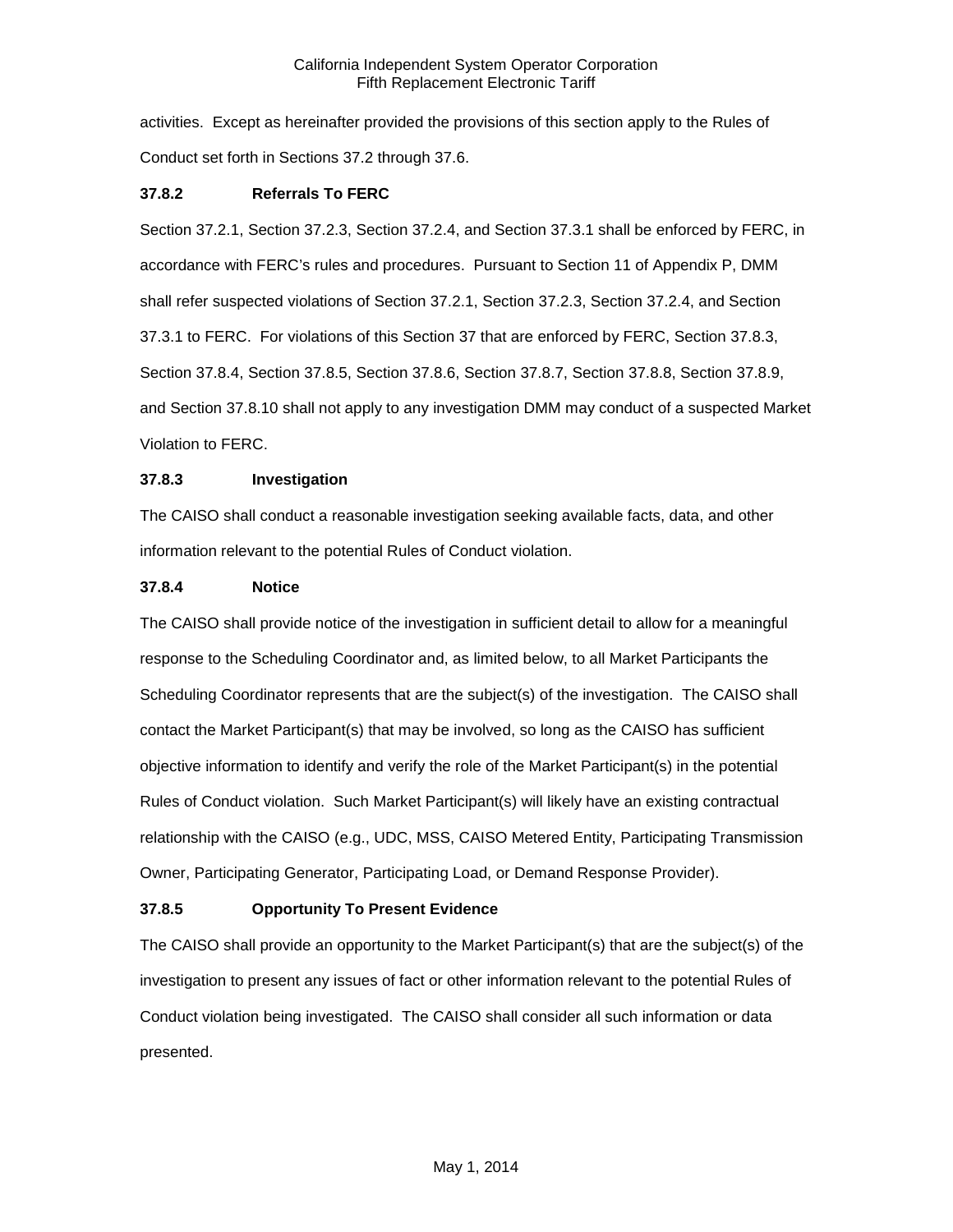## <span id="page-10-0"></span>**37.8.6 Results Of Investigation**

The CAISO shall notify the Market Participant(s) that are the subject(s) of the investigation of the results of the investigation. The Market Participant(s) shall have thirty (30) days to respond to the findings of the CAISO before the CAISO makes a determination of whether a Sanction is required by this CAISO Tariff.

# <span id="page-10-1"></span>**37.8.7 Statement Of Findings And Conclusions**

Where the investigation results in a Sanction, the CAISO shall state its findings and conclusions in writing, and will make such writing available to the Scheduling Coordinator and, as provided in Section 37.8.4, to the Market Participant(s) that are the subject(s) of the investigation.

# <span id="page-10-2"></span>**37.8.8 Officer Representative**

Where an investigation results in a Sanction by the CAISO, the CAISO shall direct its notice of such result to a responsible representative of the Scheduling Coordinator and, as provided in Section 37.8.4, to the Market Participant(s) that are the subject(s) of the investigation at the officer level.

# <span id="page-10-3"></span>**37.8.9 Record Of Investigation**

Where an investigation results in a Sanction, the CAISO will maintain a record of the investigation until its decision has been finally reviewed, if review is sought, or until the period for seeking review has expired.

# <span id="page-10-4"></span>**37.8.10 Review Of Determination**

A Market Participant that receives a Sanction may obtain immediate review of the CAISO's determination by directly appealing to FERC, in accordance with FERC's rules and procedures. In such case, the applicable Scheduling Coordinator shall also dispute the Recalculation Settlement Statement containing the financial penalty, in accordance with Section 11. The Recalculation Settlement Statement dispute and appeal to FERC must be made in accordance with the timeline for raising disputes specified in Section 11.29.8. The penalty will be tolled until FERC renders its decision on the appeal. The disposition by FERC of such appeal shall be final, and no separate dispute of such Sanction may be initiated under Section 13, except as provided in Section 37.9.3.4. For the purpose of applying the time limitations set forth in Section 37.10.1, a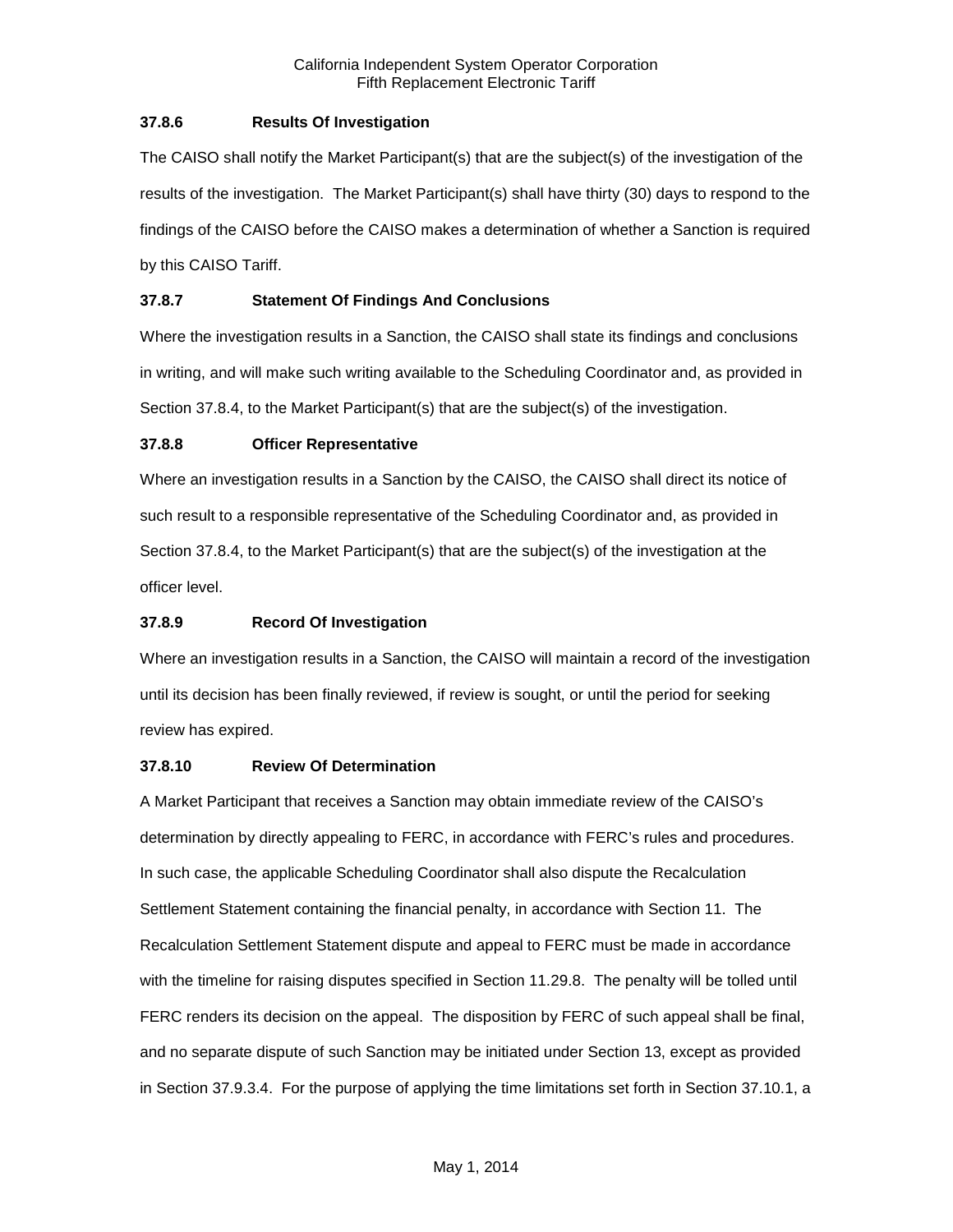Sanction will be considered assessed when it is included on a Recalculation Settlement Statement, whether or not the CAISO accepts a Scheduling Coordinator's dispute of such Recalculation Settlement Statement pending resolution of an appeal to FERC in accordance with this section or Section 37.9.3.3.

# <span id="page-11-0"></span>**37.9 Administration Of Sanctions**

# <span id="page-11-1"></span>**37.9.1 Assessment; Waivers And Adjustments**

Penalty amounts for violation of these Rules of Conduct shall be calculated as specified in

Section 37.4.1.2, Section 37.4.2.2, Section 37.4.3.2, Section 37.4.4, Section 37.5.2.2, Section

37.6.1.2, Section 37.6.2.2, and Section 37.6.3.2.

<span id="page-11-2"></span>

| 37.9.2   | [NOT USED] |
|----------|------------|
| 37.9.2.1 | [NOT USED] |
| 37.9.2.2 | [NOT USED] |
| 37.9.2.3 | [NOT USED] |
| 37.9.2.4 | [NOT USED] |
| 37.9.2.5 | [NOT USED] |
| 37.9.2.6 | [NOT USED] |
| 37.9.3   | Settlement |
|          |            |

# <span id="page-11-3"></span>**37.9.3.1 Settlement Statements**

The CAISO will administer any penalties issued under this Section 37 through Recalculation Settlement Statements, as relevant, issued to the responsible Scheduling Coordinator by the CAISO. Before invoicing a financial penalty through the Settlement process, the CAISO will provide a description of the penalty to the responsible Scheduling Coordinator and all Market Participants the Scheduling Coordinator represents that are liable for the penalty, when the CAISO has sufficient objective information to identify and verify responsibility of such Market Participants. The description shall include the identity of the Market Participant that committed the violation and the amount of the penalty.

# **37.9.3.2 Payment**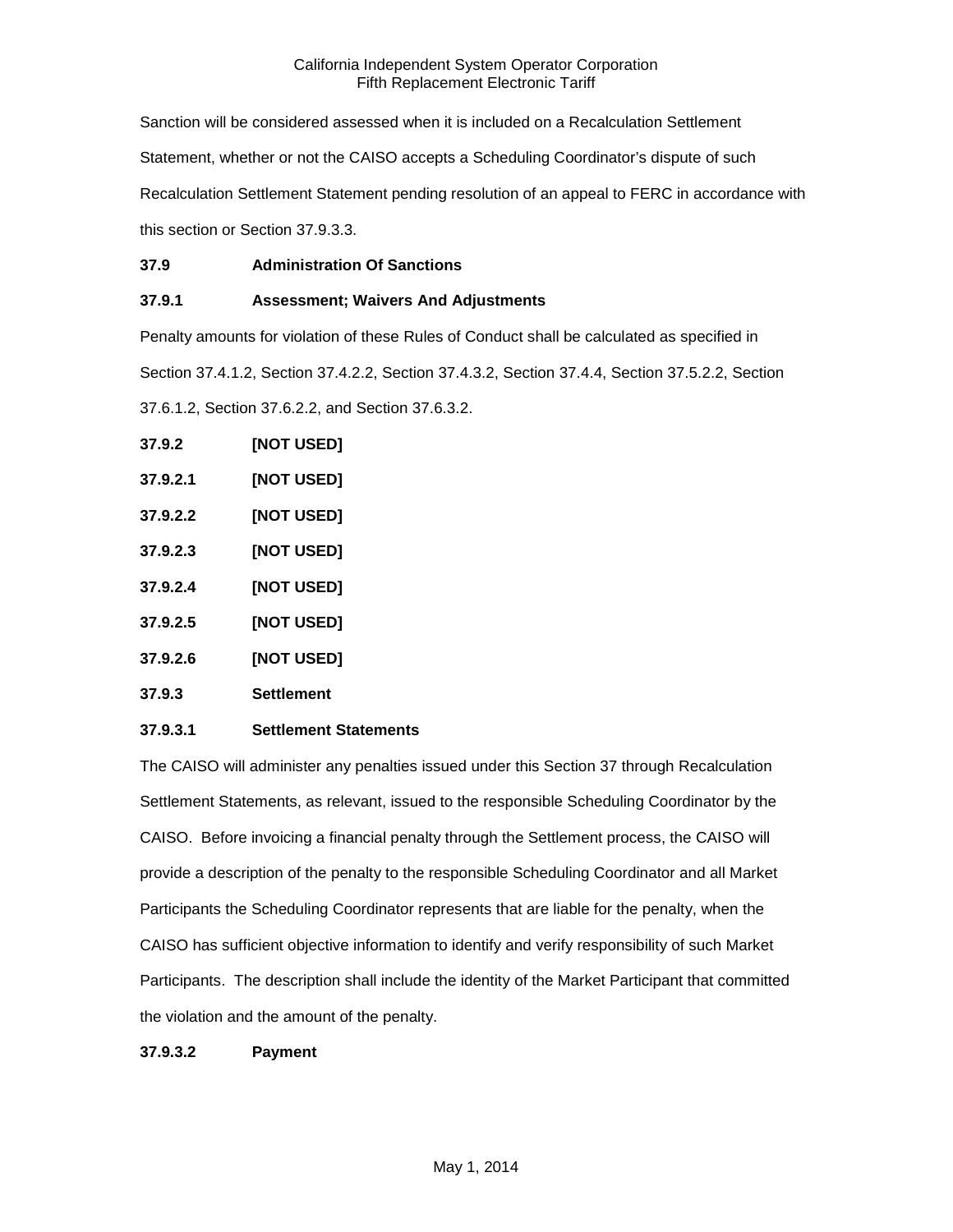Except as provided in Section 37.8.10 or Section 37.9.3.3 below, the Scheduling Coordinator shall be obligated to pay all penalty amounts reflected on Settlement Statements to the CAISO pursuant to the CAISO's Settlement process, as set forth in Section 11.

#### **37.9.3.3 Other Responsible Party**

Where a party or parties other than the Scheduling Coordinator is responsible for the conduct giving rise to a penalty reflected on a Settlement Statement, and where the Scheduling Coordinator bears no responsibility for the conduct, such other party or parties ultimately shall be liable for the penalty. Under such circumstances, the Scheduling Coordinator shall use reasonable efforts to obtain payment of the penalty from the responsible party(ies) and to remit such payment to the CAISO in the ordinary course of the Settlement process. In the event that the responsible party(ies) wish to dispute the penalty, or the Scheduling Coordinator otherwise is unable to obtain payment from the responsible parties, the Scheduling Coordinator shall notify the CAISO and dispute the Settlement Statement. The CAISO promptly shall notify FERC. If the CAISO finds that a Market Participant separate from the Scheduling Coordinator that is unable to obtain payment from the responsible party(ies) is solely responsible for a violation, the Scheduling Coordinator that is unable to obtain payment may net its payment of its Invoice amount by the amount of the penalty in question. The CAISO may refuse to offer further service to any responsible party that fails to pay a penalty, unless excused under the terms of the CAISO Tariff, by providing notice of such refusal to the Scheduling Coordinator. Following such notice, the Scheduling Coordinator shall be liable for any subsequent penalties assessed on account of such responsible party.

#### **37.9.3.4 [NOT USED]**

#### <span id="page-12-0"></span>**37.9.4 Disposition Of Proceeds**

The CAISO shall collect penalties assessed pursuant to this Section 37.9 and deposit such amounts in an interest bearing trust account. After the end of each calendar year, the CAISO shall distribute the penalty amounts together with interest earned through payments to Scheduling Coordinators as provided herein. For the purpose of this Section 37.9.4, "eligible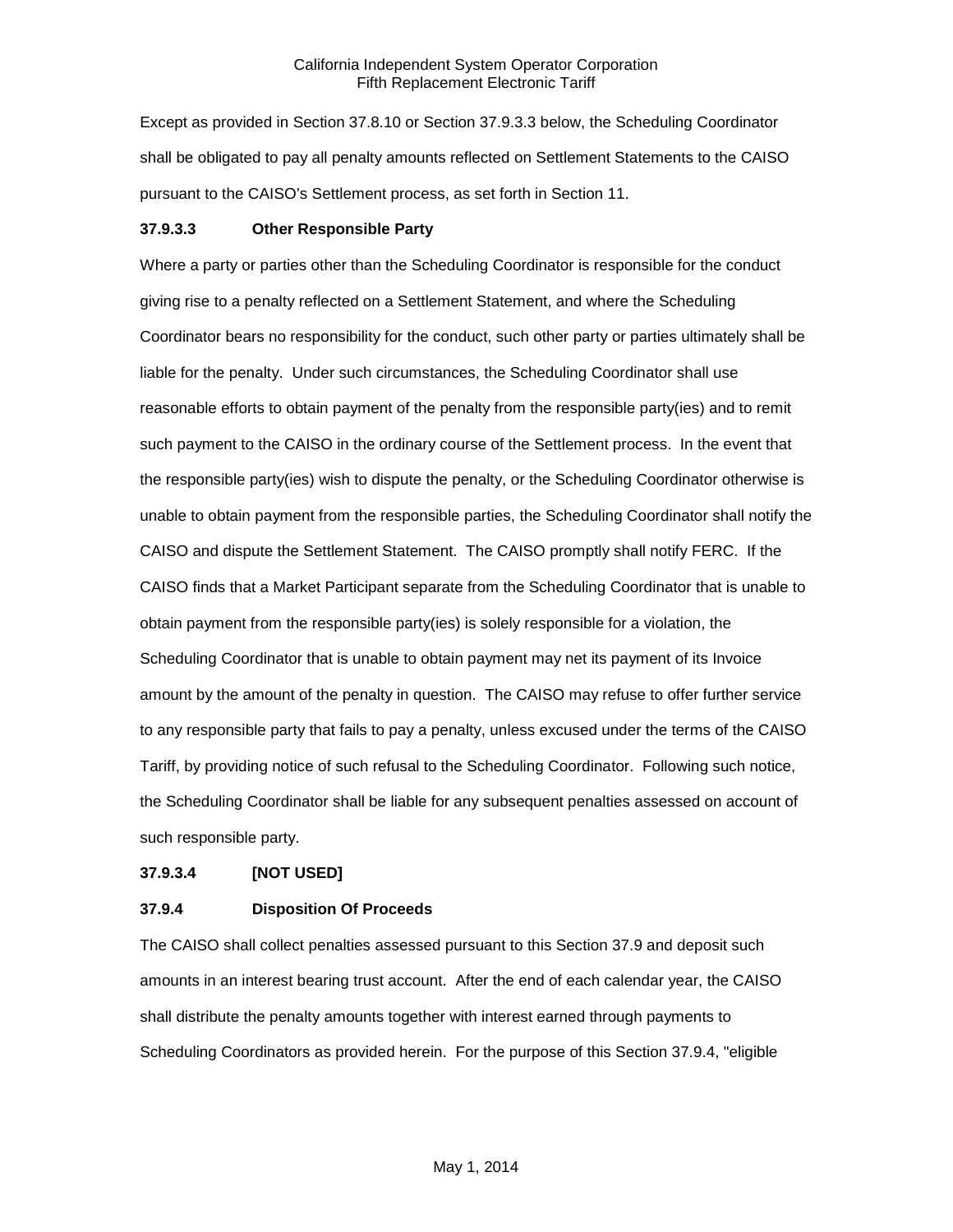Market Participants" shall be those Market Participants that were not assessed a financial penalty pursuant to this Section 37 during the calendar year.

Each Scheduling Coordinator that paid GMC during the calendar year will identify, in a manner to be specified by the CAISO, the amount of GMC paid by each Market Participant for whom that Scheduling Coordinator provided service during that calendar year. The total amount assigned to all Market Participants served by that Scheduling Coordinator in such calendar year (including the Scheduling Coordinator itself for services provided on its own behalf), shall equal the total GMC paid by that Scheduling Coordinator.

The CAISO will calculate the payment due each Scheduling Coordinator based on the lesser of the GMC actually paid by all eligible Market Participants represented by that Scheduling Coordinator, or the product of a) the amount in the trust account, including interest, and b) the ratio of the GMC paid by each Scheduling Coordinator for eligible Market Participants, to the total of such amounts paid by all Scheduling Coordinators. Each Scheduling Coordinator is responsible for distributing payments to the eligible Market Participants it represented in proportion to GMC collected from each eligible Market Participant.

Prior to allocating the penalty proceeds, the CAISO will obtain FERC's approval of its determination of eligible Market Participants and their respective shares of the trust account proceeds. If the total amount in the trust account to be so allocated exceeds the total GMC obligation of all eligible Market Participants, then such excess shall be treated in accordance with Section 11.29.9.6.3.

#### <span id="page-13-0"></span>**37.10 Miscellaneous**

#### <span id="page-13-1"></span>**37.10.1 Time Limitation**

An investigation of events potentially subject to Sanction by the CAISO under this Section 37 must be commenced within ninety (90) days of discovery of the events. Sanctions may be assessed under this Section 37 up to one year after discovery of the events constituting the violation, but no later than three years after the date of the violation. Nothing in this section shall limit the rights or liabilities of any party under any other provision of applicable laws, regulations or tariff provisions.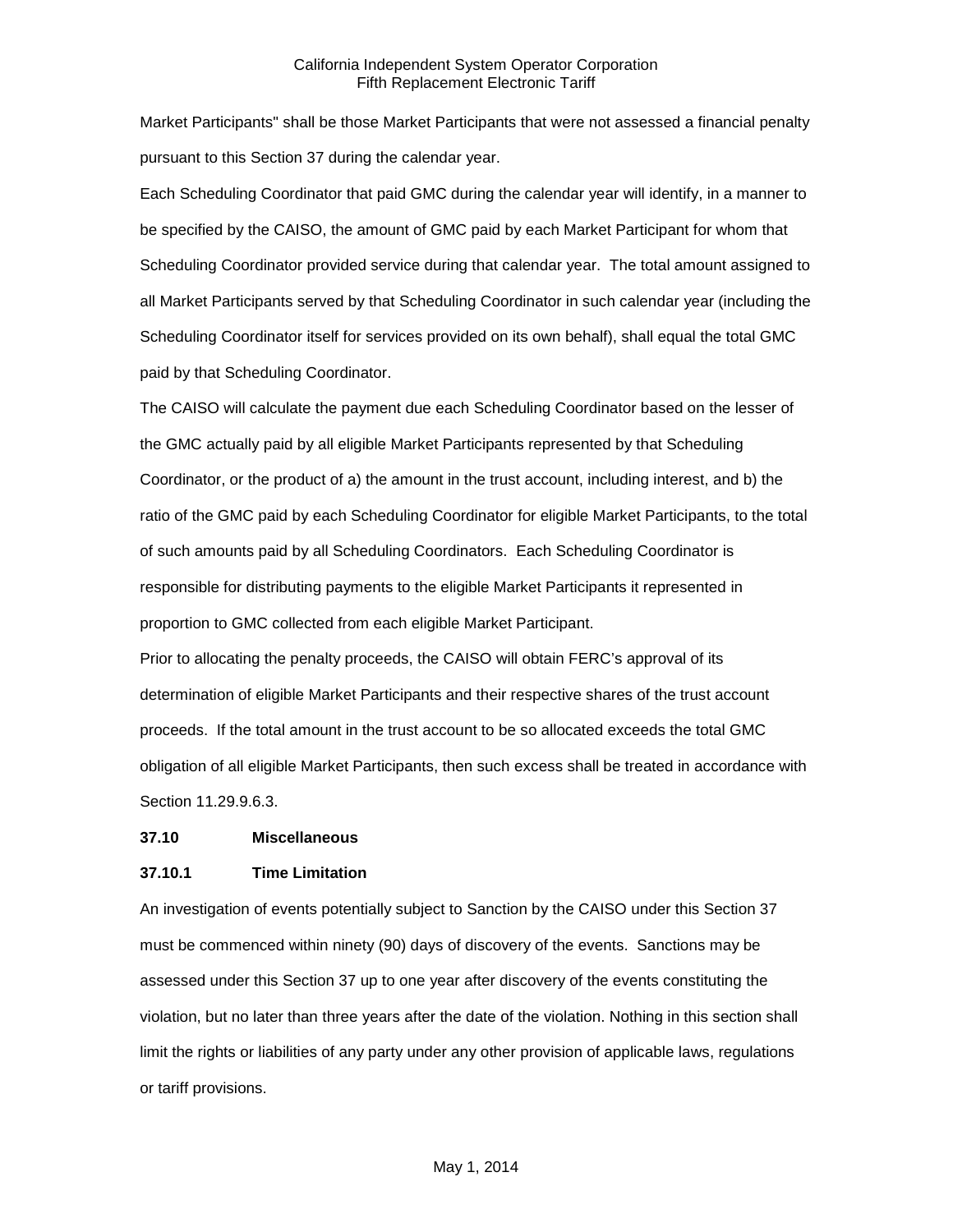## <span id="page-14-0"></span>**37.10.2 No Limitation On Other Rights**

Nothing contained in this Section 37 shall limit the ability of the CAISO to collect information from Market Participants or to establish new provisions pursuant to Section 15.

## <span id="page-14-1"></span>**37.11 Method For Calculating Penalties**

## <span id="page-14-2"></span>**37.11.1 Inaccurate or Late Actual SQMD Penalty**

There is no Sanction for the submission of inaccurate or late Actual Settlement Quality Meter Data used for a Recalculation Settlement Statement T+ 12B. However, failure by a Scheduling Coordinator, under a specific SCID, to submit Actual Settlement Quality Meter Data or to replace Estimated Settlement Quality Meter Data with Actual Settlement Quality Meter Data by forty-eight (48) Business Days after the Trading Day (T+48B) for one or more scheduled Resource IDs for a given Trading Day is late Actual Settlement Quality Meter Data and constitutes a Rule of Conduct violation. The Sanction is \$1,000 and the Scheduling Coordinator is required to submit Actual Settlement Quality Meter Data during the period specified in Section 10.3.6.4 for Recalculation Settlement Statement T+9M. Where a Scheduling Coordinator fails to submit Actual Settlement Quality Meter Data or to replace Estimated Settlement Quality Meter Data with Actual Settlement Quality Meter Data by T+48B for one or more scheduled Resource IDs for a given Trading Day and that Scheduling Coordinator also fails to submit Actual Settlement Quality Meter Data during the period specified in Section 10.3.6.3 for Recalculation Settlement Statement T+9M, then the Scheduling Coordinator shall also be levied a Sanction of \$3,000. The submission by a Scheduling Coordinator of Actual Settlement Quality Meter Data that causes an error to exist in such Actual Settlement Quality Meter Data after T+48B shall constitute inaccurate Actual Settlement Quality Meter Data and is a Rule of Conduct violation. The Sanction is \$1,000. All violations of this Section 37.11.1 shall be found per SCID per Trading Day and all Sanctions assessed under this Section 37.11.1 shall be levied per SCID per Trading Day. Accordingly, for any given trade date, one Scheduling Coordinator may be found to have committed multiple violations of, and may be assessed multiple Sanctions under, this Section 37.11.1

<span id="page-14-3"></span>**37.11.2 Inaccurate Actual SQMD Penalty Without Recal. Settl Stmt.**